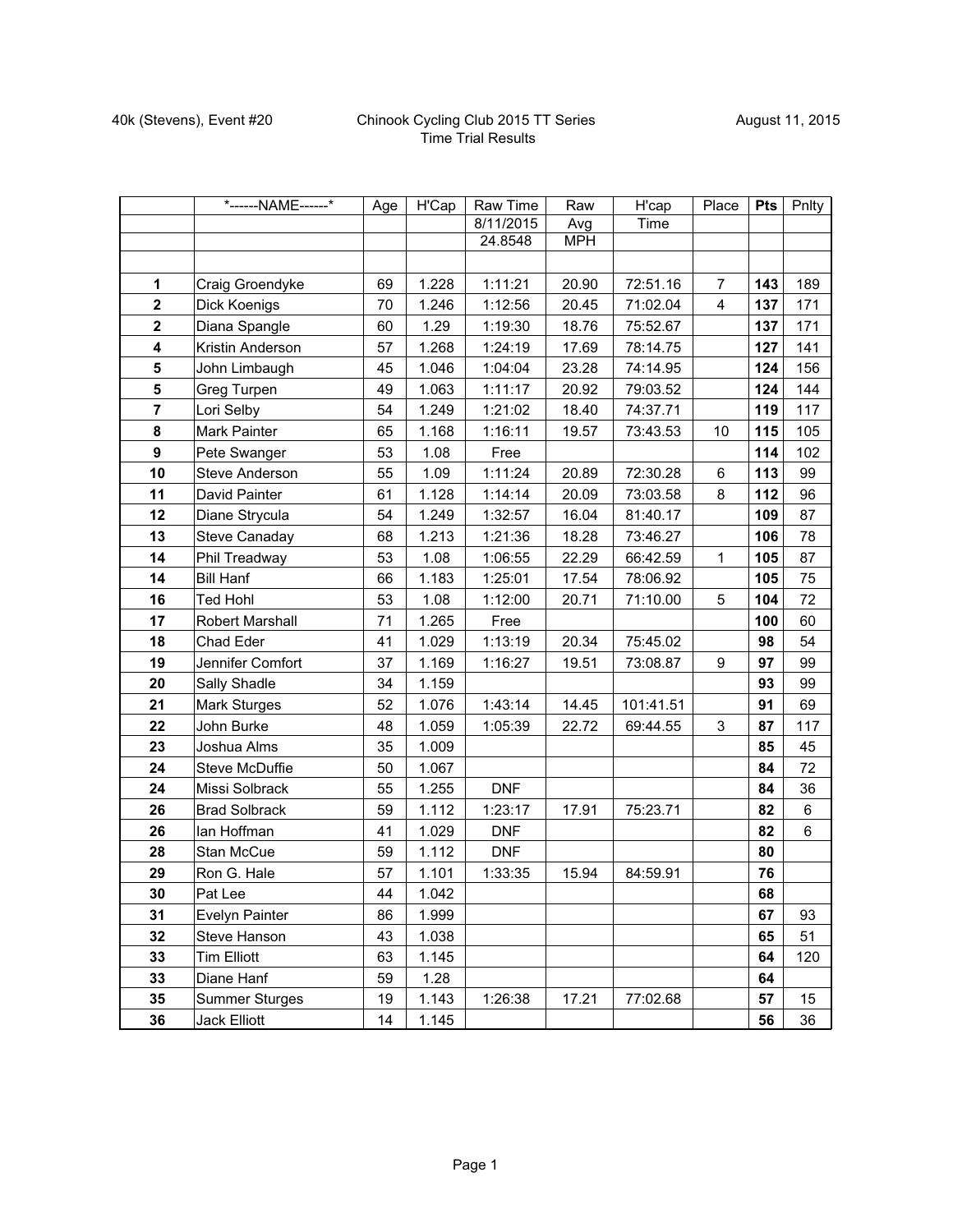## 40k (Stevens), Event #20 Chinook Cycling Club 2015 TT Series Time Trial Results

| 36 | Tom Kirchner             | 67 | 1.198 |         |       |          |                | 56 |                  |
|----|--------------------------|----|-------|---------|-------|----------|----------------|----|------------------|
| 38 | <b>Aaron Stites</b>      | 39 | 1.021 | 1:03:47 | 23.38 | 66:43.29 | $\overline{2}$ | 54 | 78               |
| 38 | Dave Fischer             | 65 | 1.168 |         |       |          |                | 54 | 18               |
| 40 | Mark McLean              | 60 | 1.12  |         |       |          |                | 53 | 87               |
| 40 | Catiana Coghlan          | 38 | 1.173 |         |       |          |                | 53 | 75               |
| 42 | <b>Brad Atencio</b>      | 51 | 1.071 |         |       |          |                | 52 |                  |
| 43 | Philip Nelson            | 43 | 1.038 |         |       |          |                | 51 | 33               |
| 44 | Darrel Brown             | 35 | 1.009 |         |       |          |                | 50 | 18               |
| 45 | Carolyn Sturges          | 50 | 1.229 | 1:42:17 | 14.58 | 83:13.49 |                | 48 |                  |
| 46 | Richard Grondin          | 57 | 1.101 |         |       |          |                | 44 |                  |
| 46 | Scott Sarber             | 46 | 1.05  |         |       |          |                | 44 |                  |
| 46 | Alexis Atencio           | 15 | 1.223 |         |       |          |                | 44 |                  |
| 49 | Keyon Maljai             | 34 | 1.006 |         |       |          |                | 42 | 18               |
| 49 | Anne Farawila            | 40 | 1.181 |         |       |          |                | 42 | 18               |
| 51 | <b>Brian Schur</b>       | 42 | 1.033 |         |       |          |                | 41 | 15               |
| 51 | Porter Withers           | 15 | 1.095 |         |       |          |                | 41 | 15               |
| 53 | Leah Swanger             | 50 | 1.229 |         |       |          |                | 40 |                  |
| 54 | Paul Meier               | 62 | 1.137 |         |       |          |                | 36 |                  |
| 54 | Mike Larche              | 26 | 1     |         |       |          |                | 36 |                  |
| 54 | <b>Barry Nichols</b>     | 42 | 1.033 |         |       |          |                | 36 |                  |
| 57 | <b>Robert Bartol</b>     | 47 | 1.054 |         |       |          |                | 32 | 24               |
| 57 | Becky Bechtold           | 70 | 1.436 |         |       |          |                | 32 |                  |
| 59 | George Fraga             | 54 | 1.084 |         |       |          |                | 28 | 18               |
| 59 | <b>Bill Pofahl</b>       | 64 | 1.154 |         |       |          |                | 28 |                  |
| 59 | Deborah Burke            | 45 | 1.205 |         |       |          |                | 28 | 24               |
| 62 | John MacArthur           | 51 | 1.071 |         |       |          |                | 27 | $\boldsymbol{9}$ |
| 63 | Chris Johnson            | 39 | 1.021 |         |       |          |                | 24 |                  |
| 63 | Andy Streibeck           | 26 | 1     |         |       |          |                | 24 | 24               |
| 63 | Shari Elliott            | 47 | 1.214 |         |       |          |                | 24 |                  |
| 63 | Morgan Larche            | 25 | 1.143 |         |       |          |                | 24 |                  |
| 67 | Linda McLean             | 59 | 1.28  |         |       |          |                | 23 | 21               |
| 68 | Navindra Gunawardena     | 33 | 1.003 |         |       |          |                | 20 |                  |
| 68 | Jon Page                 | 53 | 1.08  |         |       |          |                | 20 |                  |
| 70 | Porter McMichael         | 18 | 1     | 1:21:20 | 18.34 | 81:20.00 |                | 16 |                  |
| 70 | Ken Call                 | 49 | 1.063 |         |       |          |                | 16 | 24               |
| 70 | Ron D. Hale              | 56 | 1.095 |         |       |          |                | 16 |                  |
| 70 | Michael Mealer           | 35 | 1.009 |         |       |          |                | 16 |                  |
| 70 | Tom Owen                 | 59 | 1.112 |         |       |          |                | 16 |                  |
| 70 | <b>Florence Kirchner</b> | 68 | 1.397 |         |       |          |                | 16 |                  |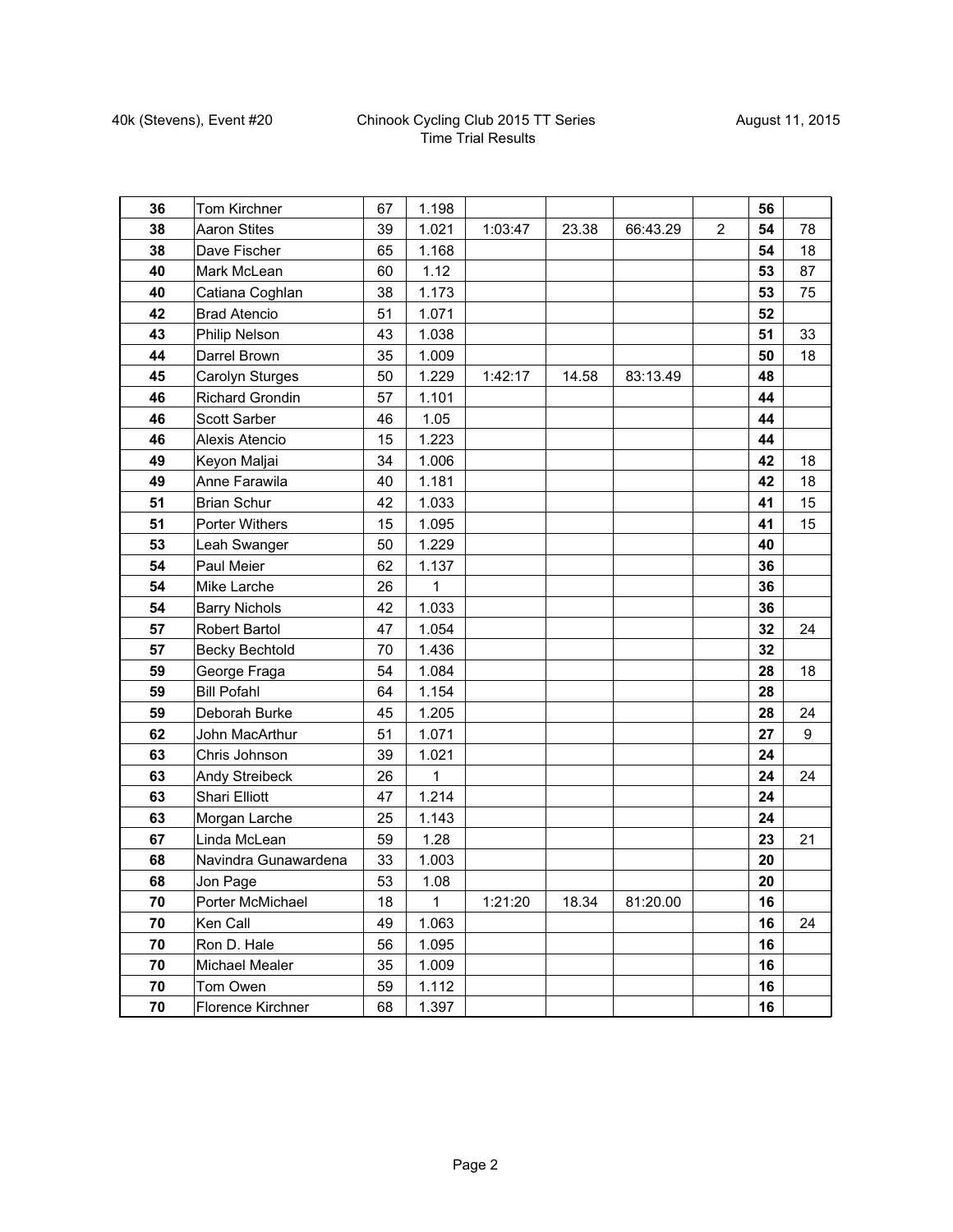| 70 | <b>April Ottey</b>  | 49 | 1.224 |  |  | 16 |   |
|----|---------------------|----|-------|--|--|----|---|
| 70 | Wendy Owen          | 56 | 1.261 |  |  | 16 |   |
| 70 | Abigail Withers     | 14 | 1.272 |  |  | 16 |   |
| 79 | Peter Archambault   | 44 | 1.042 |  |  | 13 | 3 |
| 80 | Jim Willis          | 45 | 1.046 |  |  | 12 |   |
| 80 | JimaLee Painter     | 61 | 1.3   |  |  | 12 |   |
| 82 | Lewis Kenworthy     | 58 | 1.106 |  |  | 8  |   |
| 82 | <b>Lance Stites</b> | 14 | 1.145 |  |  | 8  |   |
| 82 | Luke Sturges        | 13 | 1.2   |  |  | 8  |   |
| 82 | Montana Sturges     | 21 | 1     |  |  | 8  |   |
| 82 | Erin Plumb          | 42 | 1.19  |  |  | 8  |   |
| 82 | <b>Torka Poet</b>   | 49 | 1.224 |  |  | 8  |   |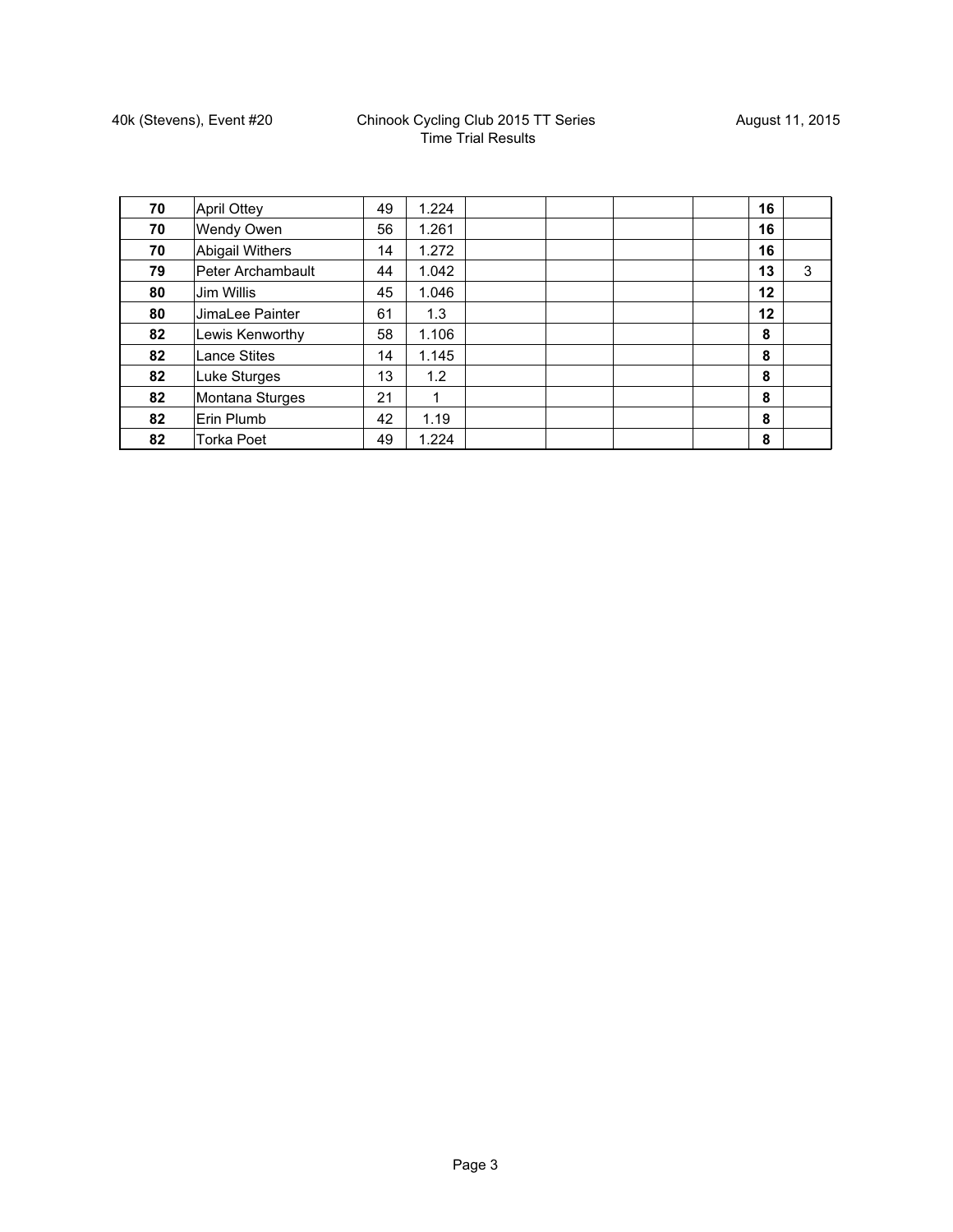| *------NAME------*    | Age | H'Cap | Raw Time  | Raw        | H'cap       | Place          | Pts | Pnlty |
|-----------------------|-----|-------|-----------|------------|-------------|----------------|-----|-------|
|                       |     |       | 8/11/2015 | Avg        | <b>Time</b> |                |     |       |
|                       |     |       | 24.8548   | <b>MPH</b> |             |                |     |       |
|                       |     |       |           |            |             |                |     |       |
| Phil Treadway         | 53  | 1.08  | 1:06:55   | 22.29      | 66:42.59    | $\mathbf{1}$   | 105 | 87    |
| <b>Aaron Stites</b>   | 39  | 1.021 | 1:03:47   | 23.38      | 66:43.29    | $\overline{2}$ | 54  | 78    |
| John Burke            | 48  | 1.059 | 1:05:39   | 22.72      | 69:44.55    | 3              | 87  | 117   |
| Dick Koenigs          | 70  | 1.246 | 1:12:56   | 20.45      | 71:02.04    | $\overline{4}$ | 137 | 171   |
| <b>Ted Hohl</b>       | 53  | 1.08  | 1:12:00   | 20.71      | 71:10.00    | 5              | 104 | 72    |
| Steve Anderson        | 55  | 1.09  | 1:11:24   | 20.89      | 72:30.28    | $\,6\,$        | 113 | 99    |
| Craig Groendyke       | 69  | 1.228 | 1:11:21   | 20.90      | 72:51.16    | $\overline{7}$ | 143 | 189   |
| David Painter         | 61  | 1.128 | 1:14:14   | 20.09      | 73:03.58    | 8              | 112 | 96    |
| Jennifer Comfort      | 37  | 1.169 | 1:16:27   | 19.51      | 73:08.87    | 9              | 97  | 99    |
| Mark Painter          | 65  | 1.168 | 1:16:11   | 19.57      | 73:43.53    | 10             | 115 | 105   |
| <b>Steve Canaday</b>  | 68  | 1.213 | 1:21:36   | 18.28      | 73:46.27    |                | 106 | 78    |
| John Limbaugh         | 45  | 1.046 | 1:04:04   | 23.28      | 74:14.95    |                | 124 | 156   |
| Lori Selby            | 54  | 1.249 | 1:21:02   | 18.40      | 74:37.71    |                | 119 | 117   |
| <b>Brad Solbrack</b>  | 59  | 1.112 | 1:23:17   | 17.91      | 75:23.71    |                | 82  | 6     |
| Chad Eder             | 41  | 1.029 | 1:13:19   | 20.34      | 75:45.02    |                | 98  | 54    |
| Diana Spangle         | 60  | 1.29  | 1:19:30   | 18.76      | 75:52.67    |                | 137 | 171   |
| <b>Summer Sturges</b> | 19  | 1.143 | 1:26:38   | 17.21      | 77:02.68    |                | 57  | 15    |
| <b>Bill Hanf</b>      | 66  | 1.183 | 1:25:01   | 17.54      | 78:06.92    |                | 105 | 75    |
| Kristin Anderson      | 57  | 1.268 | 1:24:19   | 17.69      | 78:14.75    |                | 127 | 141   |
| Greg Turpen           | 49  | 1.063 | 1:11:17   | 20.92      | 79:03.52    |                | 124 | 144   |
| Porter McMichael      | 18  | 1     | 1:21:20   | 18.34      | 81:20.00    |                | 16  |       |
| Diane Strycula        | 54  | 1.249 | 1:32:57   | 16.04      | 81:40.17    |                | 109 | 87    |
| Carolyn Sturges       | 50  | 1.229 | 1:42:17   | 14.58      | 83:13.49    |                | 48  |       |
| Ron G. Hale           | 57  | 1.101 | 1:33:35   | 15.94      | 84:59.91    |                | 76  |       |
| Mark Sturges          | 52  | 1.076 | 1:43:14   | 14.45      | 101:41.51   |                | 91  | 69    |
| Sally Shadle          | 34  | 1.159 |           |            |             |                | 93  | 99    |
| Joshua Alms           | 35  | 1.009 |           |            |             |                | 85  | 45    |
| Steve McDuffie        | 50  | 1.067 |           |            |             |                | 84  | 72    |
| Pat Lee               | 44  | 1.042 |           |            |             |                | 68  |       |
| Evelyn Painter        | 86  | 1.999 |           |            |             |                | 67  | 93    |
| Steve Hanson          | 43  | 1.038 |           |            |             |                | 65  | 51    |
| <b>Tim Elliott</b>    | 63  | 1.145 |           |            |             |                | 64  | 120   |
| Diane Hanf            | 59  | 1.28  |           |            |             |                | 64  |       |
| Jack Elliott          | 14  | 1.145 |           |            |             |                | 56  | 36    |
| Tom Kirchner          | 67  | 1.198 |           |            |             |                | 56  |       |
| Dave Fischer          | 65  | 1.168 |           |            |             |                | 54  | 18    |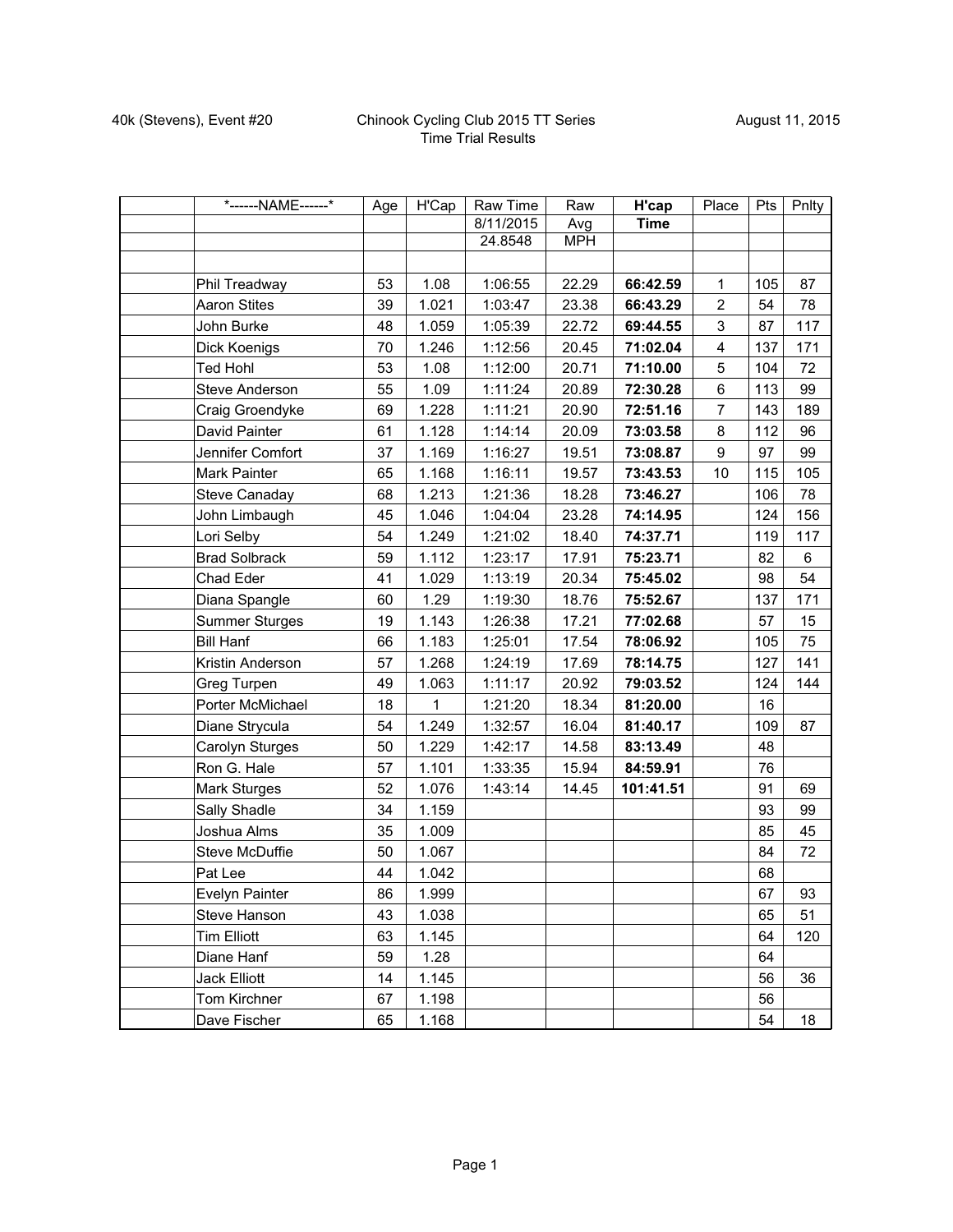## 40k (Stevens), Event #20 Chinook Cycling Club 2015 TT Series Time Trial Results

| Mark McLean            | 60 | 1.12  |  |  | 53 | 87 |
|------------------------|----|-------|--|--|----|----|
| Catiana Coghlan        | 38 | 1.173 |  |  | 53 | 75 |
| <b>Brad Atencio</b>    | 51 | 1.071 |  |  | 52 |    |
| Philip Nelson          | 43 | 1.038 |  |  | 51 | 33 |
| Darrel Brown           | 35 | 1.009 |  |  | 50 | 18 |
| Richard Grondin        | 57 | 1.101 |  |  | 44 |    |
| Scott Sarber           | 46 | 1.05  |  |  | 44 |    |
| Alexis Atencio         | 15 | 1.223 |  |  | 44 |    |
| Keyon Maljai           | 34 | 1.006 |  |  | 42 | 18 |
| Anne Farawila          | 40 | 1.181 |  |  | 42 | 18 |
| <b>Brian Schur</b>     | 42 | 1.033 |  |  | 41 | 15 |
| Porter Withers         | 15 | 1.095 |  |  | 41 | 15 |
| Leah Swanger           | 50 | 1.229 |  |  | 40 |    |
| Paul Meier             | 62 | 1.137 |  |  | 36 |    |
| Mike Larche            | 26 | 1     |  |  | 36 |    |
| <b>Barry Nichols</b>   | 42 | 1.033 |  |  | 36 |    |
| <b>Robert Bartol</b>   | 47 | 1.054 |  |  | 32 | 24 |
| <b>Becky Bechtold</b>  | 70 | 1.436 |  |  | 32 |    |
| George Fraga           | 54 | 1.084 |  |  | 28 | 18 |
| <b>Bill Pofahl</b>     | 64 | 1.154 |  |  | 28 |    |
| Deborah Burke          | 45 | 1.205 |  |  | 28 | 24 |
| John MacArthur         | 51 | 1.071 |  |  | 27 | 9  |
| Chris Johnson          | 39 | 1.021 |  |  | 24 |    |
| Andy Streibeck         | 26 | 1     |  |  | 24 | 24 |
| <b>Shari Elliott</b>   | 47 | 1.214 |  |  | 24 |    |
| Morgan Larche          | 25 | 1.143 |  |  | 24 |    |
| Linda McLean           | 59 | 1.28  |  |  | 23 | 21 |
| Navindra Gunawardena   | 33 | 1.003 |  |  | 20 |    |
| Jon Page               | 53 | 1.08  |  |  | 20 |    |
| Ken Call               | 49 | 1.063 |  |  | 16 | 24 |
| Ron D. Hale            | 56 | 1.095 |  |  | 16 |    |
| Michael Mealer         | 35 | 1.009 |  |  | 16 |    |
| Tom Owen               | 59 | 1.112 |  |  | 16 |    |
| Florence Kirchner      | 68 | 1.397 |  |  | 16 |    |
| <b>April Ottey</b>     | 49 | 1.224 |  |  | 16 |    |
| Wendy Owen             | 56 | 1.261 |  |  | 16 |    |
| <b>Abigail Withers</b> | 14 | 1.272 |  |  | 16 |    |
| Peter Archambault      | 44 | 1.042 |  |  | 13 | 3  |
| Jim Willis             | 45 | 1.046 |  |  | 12 |    |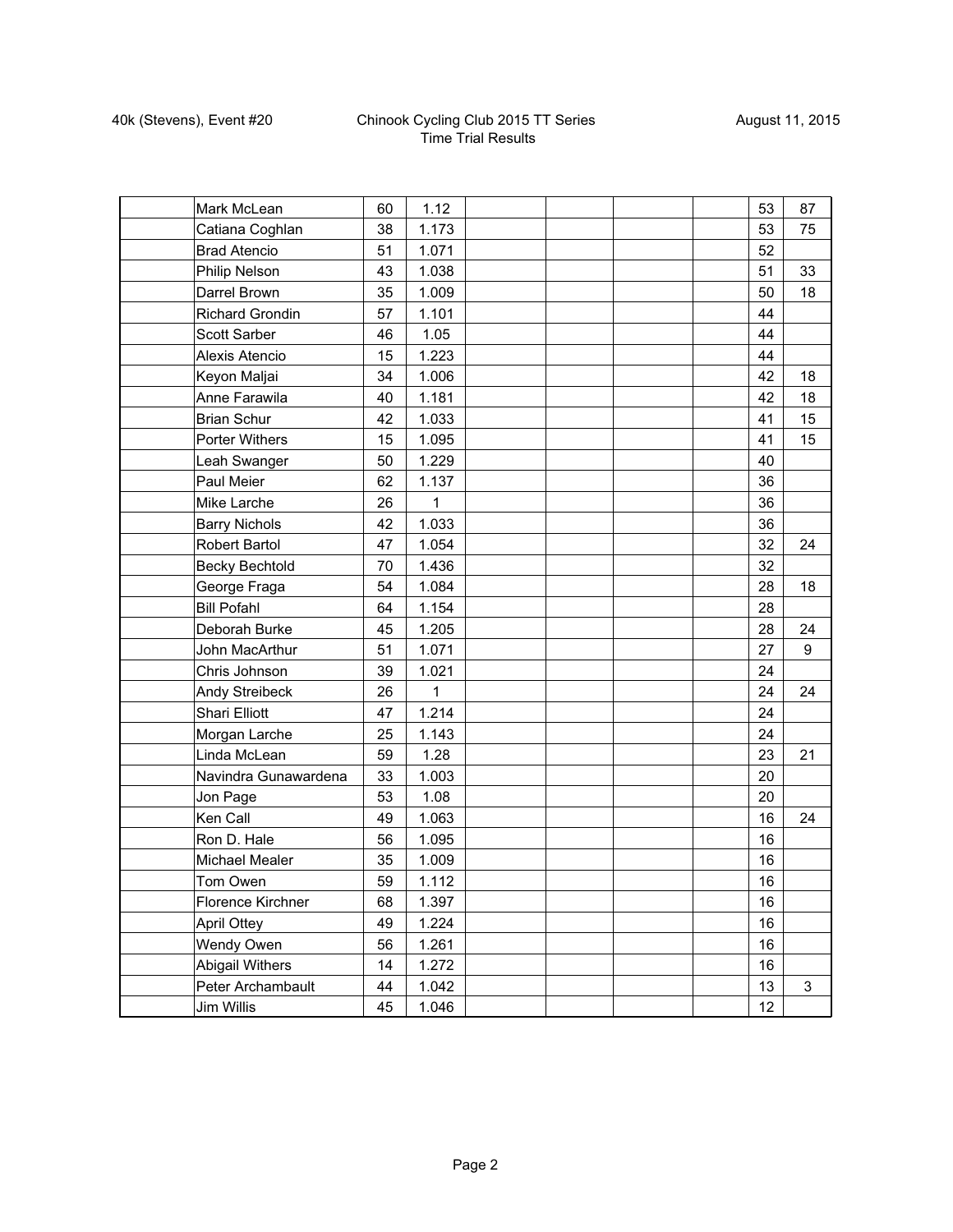| JimaLee Painter        | 61 | 1.3   |            |  | 12 <sup>2</sup> |     |
|------------------------|----|-------|------------|--|-----------------|-----|
| Lewis Kenworthy        | 58 | 1.106 |            |  | 8               |     |
| <b>Lance Stites</b>    | 14 | 1.145 |            |  | 8               |     |
| Luke Sturges           | 13 | 1.2   |            |  | 8               |     |
| Montana Sturges        | 21 | 1     |            |  | 8               |     |
| Erin Plumb             | 42 | 1.19  |            |  | 8               |     |
| <b>Torka Poet</b>      | 49 | 1.224 |            |  | 8               |     |
| Pete Swanger           | 53 | 1.08  | Free       |  | 114             | 102 |
| <b>Robert Marshall</b> | 71 | 1.265 | Free       |  | 100             | 60  |
| Missi Solbrack         | 55 | 1.255 | <b>DNF</b> |  | 84              | 36  |
| lan Hoffman            | 41 | 1.029 | <b>DNF</b> |  | 82              | 6   |
| <b>Stan McCue</b>      | 59 | 1.112 | <b>DNF</b> |  | 80              |     |